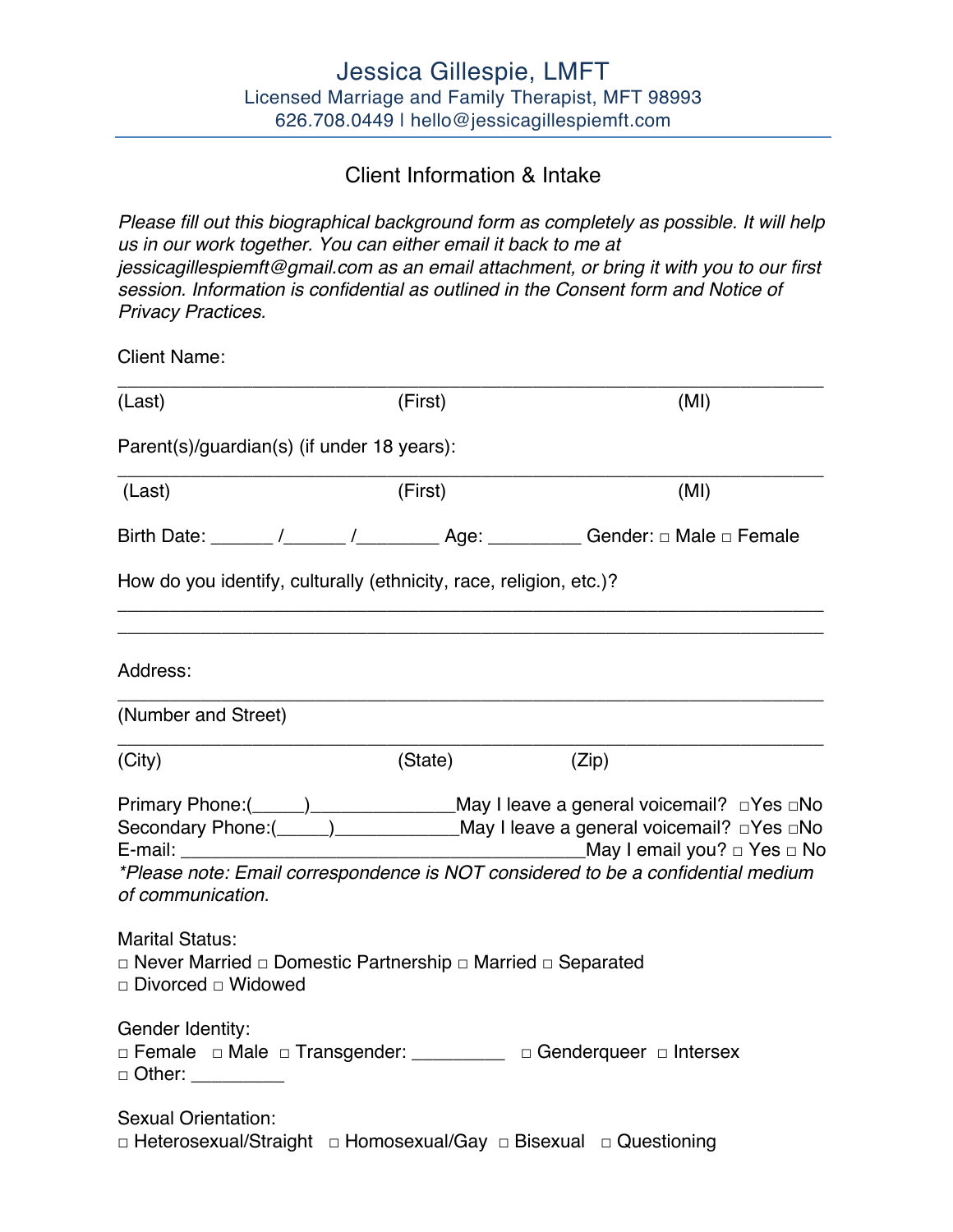□ Other: \_\_\_\_\_\_\_\_\_\_

Are you currently in a romantic relationship?  $\Box$  No  $\Box$  Yes If yes, for how long Don a scale of 1 to 10 (10 being best), how would you rate your relationship?

\_\_\_\_\_\_\_\_\_\_\_\_\_\_\_\_\_\_\_\_\_\_\_\_\_\_\_\_\_\_\_\_\_\_\_\_\_\_\_\_\_\_\_\_\_\_\_\_\_\_\_\_\_\_\_\_\_\_\_\_\_\_\_\_\_\_\_\_ \_\_\_\_\_\_\_\_\_\_\_\_\_\_\_\_\_\_\_\_\_\_\_\_\_\_\_\_\_\_\_\_\_\_\_\_\_\_\_\_\_\_\_\_\_\_\_\_\_\_\_\_\_\_\_\_\_\_\_\_\_\_\_\_\_\_\_\_

\_\_\_\_\_\_\_\_\_\_\_\_\_\_\_\_\_\_\_\_\_\_\_\_\_\_\_\_\_\_\_\_\_\_\_\_\_\_\_\_\_\_\_\_\_\_\_\_\_\_\_\_\_\_\_\_\_\_\_\_\_\_\_\_\_\_\_\_

\_\_\_\_\_\_\_\_\_\_\_\_\_\_\_\_\_\_\_\_\_\_\_\_\_\_\_\_\_\_\_\_\_\_\_\_\_\_\_\_\_\_\_\_\_\_\_\_\_\_\_\_\_\_\_\_\_\_\_\_\_\_\_\_\_\_\_\_

Please list any dependents (children/parents and ages):

Emergency Contact (Name/Phone):

How did you hear about me?

#### **General Health and Mental Health Information:**

PRESENTING PROBLEM (Why are you seeking counseling services at this time. Be as specific as you can: when did it start, how does it affect you.):

\_\_\_\_\_\_\_\_\_\_\_\_\_\_\_\_\_\_\_\_\_\_\_\_\_\_\_\_\_\_\_\_\_\_\_\_\_\_\_\_\_\_\_\_\_\_\_\_\_\_\_\_\_\_\_\_\_\_\_\_\_\_\_\_\_\_\_\_ \_\_\_\_\_\_\_\_\_\_\_\_\_\_\_\_\_\_\_\_\_\_\_\_\_\_\_\_\_\_\_\_\_\_\_\_\_\_\_\_\_\_\_\_\_\_\_\_\_\_\_\_\_\_\_\_\_\_\_\_\_\_\_\_\_\_\_\_ \_\_\_\_\_\_\_\_\_\_\_\_\_\_\_\_\_\_\_\_\_\_\_\_\_\_\_\_\_\_\_\_\_\_\_\_\_\_\_\_\_\_\_\_\_\_\_\_\_\_\_\_\_\_\_\_\_\_\_\_\_\_\_\_\_\_\_\_

\_\_\_\_\_\_\_\_\_\_\_\_\_\_\_\_\_\_\_\_\_\_\_\_\_\_\_\_\_\_\_\_\_\_\_\_\_\_\_\_\_\_\_\_\_\_\_\_\_\_\_\_\_\_\_\_\_\_\_\_\_\_\_\_\_\_\_\_ Severity of above problem: Mild \_\_\_\_ Moderate \_\_\_\_ Severe \_\_\_Very severe \_\_\_\_

Have you ever received any type of mental health services (psychotherapy, groups, testing/assessment, psychiatric services, etc.)? □ Yes □ No Names/types of therapists/practitioners:

\_\_\_\_\_\_\_\_\_\_\_\_\_\_\_\_\_\_\_\_\_\_\_\_\_\_\_\_\_\_\_\_\_\_\_\_\_\_\_\_\_\_\_\_\_\_\_\_\_\_\_\_\_\_\_\_\_\_\_\_\_\_\_\_\_\_\_\_ \_\_\_\_\_\_\_\_\_\_\_\_\_\_\_\_\_\_\_\_\_\_\_\_\_\_\_\_\_\_\_\_\_\_\_\_\_\_\_\_\_\_\_\_\_\_\_\_\_\_\_\_\_\_\_\_\_\_\_\_\_\_\_\_\_\_\_\_

\_\_\_\_\_\_\_\_\_\_\_\_\_\_\_\_\_\_\_\_\_\_\_\_\_\_\_\_\_\_\_\_\_\_\_\_\_\_\_\_\_\_\_\_\_\_\_\_\_\_\_\_\_\_\_\_\_\_\_\_\_\_\_\_\_\_\_\_ \_\_\_\_\_\_\_\_\_\_\_\_\_\_\_\_\_\_\_\_\_\_\_\_\_\_\_\_\_\_\_\_\_\_\_\_\_\_\_\_\_\_\_\_\_\_\_\_\_\_\_\_\_\_\_\_\_\_\_\_\_\_\_\_\_\_\_\_

Current vitamins/supplements and/or prescribed medications, if any:

Current or previous prescribed psychiatric medication, if any:

\_\_\_\_\_\_\_\_\_\_\_\_\_\_\_\_\_\_\_\_\_\_\_\_\_\_\_\_\_\_\_\_\_\_\_\_\_\_\_\_\_\_\_\_\_\_\_\_\_\_\_\_\_\_\_\_\_\_\_\_\_\_\_\_\_\_\_\_ How would you rate your current physical health? (please circle) Poor Unsatisfactory Satisfactory Good Very good

\_\_\_\_\_\_\_\_\_\_\_\_\_\_\_\_\_\_\_\_\_\_\_\_\_\_\_\_\_\_\_\_\_\_\_\_\_\_\_\_\_\_\_\_\_\_\_\_\_\_\_\_\_\_\_\_\_\_\_\_\_\_\_\_\_\_\_\_

Please list any specific health problems you are currently experiencing:

*Medical Doctor (Name/Phone)*:

|      | How would you rate your current sleeping habits? (please circle) |              |      |           |
|------|------------------------------------------------------------------|--------------|------|-----------|
| Poor | Unsatisfactory                                                   | Satisfactory | Good | Very good |

\_\_\_\_\_\_\_\_\_\_\_\_\_\_\_\_\_\_\_\_\_\_\_\_\_\_\_\_\_\_\_\_\_\_\_\_\_\_\_\_\_\_\_\_\_\_\_\_\_\_\_\_\_\_\_\_\_\_\_\_\_\_\_\_\_\_\_\_

\_\_\_\_\_\_\_\_\_\_\_\_\_\_\_\_\_\_\_\_\_\_\_\_\_\_\_\_\_\_\_\_\_\_\_\_\_\_\_\_\_\_\_\_\_\_\_\_\_\_\_\_\_\_\_\_\_\_\_\_\_\_\_\_\_\_\_\_

Please describe any difficulties with your appetite or eating patterns: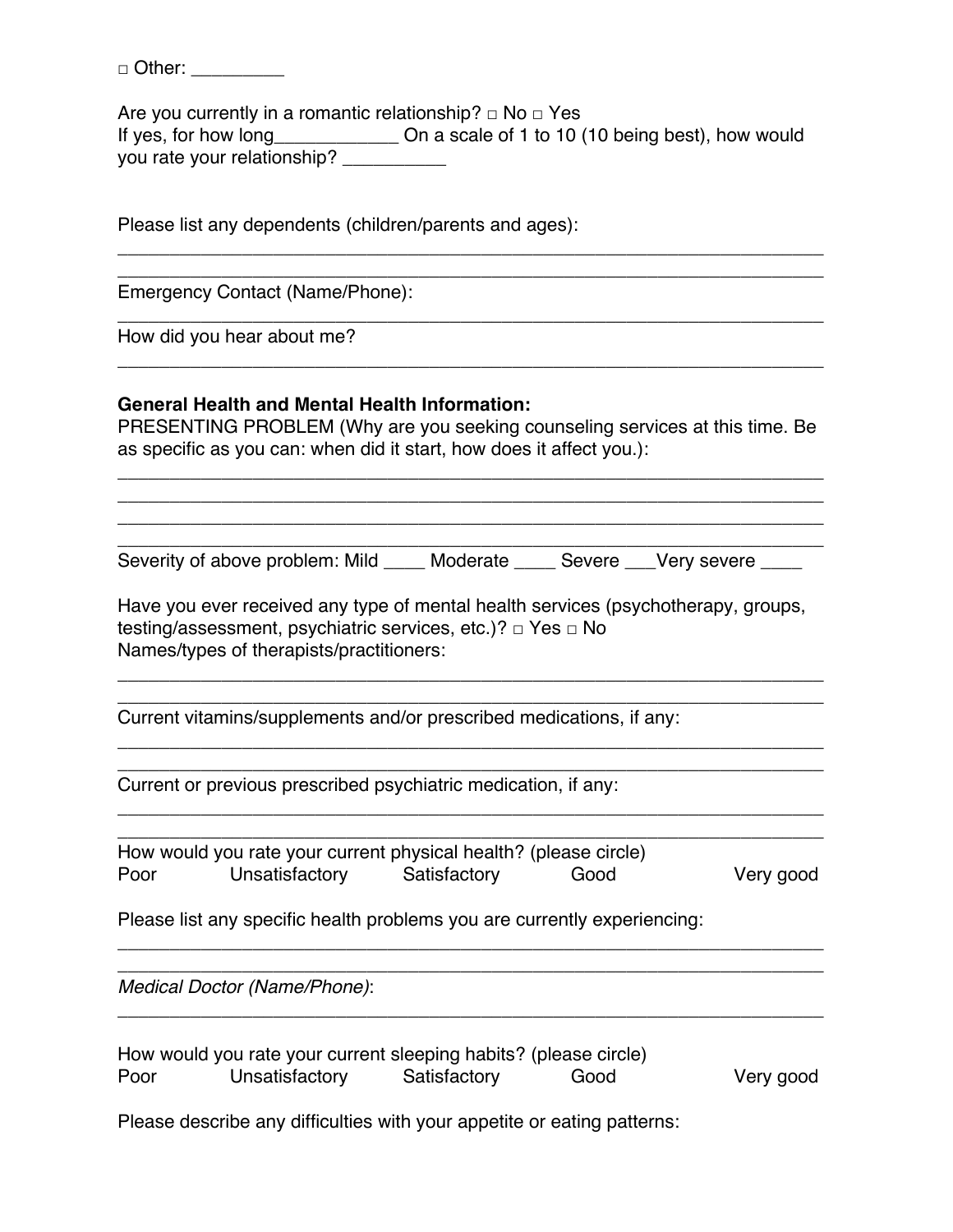How many times per week do you generally exercise?

 $Type:$ 

Are you currently experiencing overwhelming sadness, grief, or depression? □Yes □No

\_\_\_\_\_\_\_\_\_\_\_\_\_\_\_\_\_\_\_\_\_\_\_\_\_\_\_\_\_\_\_\_\_\_\_\_\_\_\_\_\_\_\_\_\_\_\_\_\_\_\_\_\_\_\_\_\_\_\_\_\_\_\_\_\_\_\_\_ \_\_\_\_\_\_\_\_\_\_\_\_\_\_\_\_\_\_\_\_\_\_\_\_\_\_\_\_\_\_\_\_\_\_\_\_\_\_\_\_\_\_\_\_\_\_\_\_\_\_\_\_\_\_\_\_\_\_\_\_\_\_\_\_\_\_\_\_ \_\_\_\_\_\_\_\_\_\_\_\_\_\_\_\_\_\_\_\_\_\_\_\_\_\_\_\_\_\_\_\_\_\_\_\_\_\_\_\_\_\_\_\_\_\_\_\_\_\_\_\_\_\_\_\_\_\_\_\_\_\_\_\_\_\_\_\_

\_\_\_\_\_\_\_\_\_\_\_\_\_\_\_\_\_\_\_\_\_\_\_\_\_\_\_\_\_\_\_\_\_\_\_\_\_\_\_\_\_\_\_\_\_\_\_\_\_\_\_\_\_\_\_\_\_\_\_\_\_\_\_\_\_\_\_\_

\_\_\_\_\_\_\_\_\_\_\_\_\_\_\_\_\_\_\_\_\_\_\_\_\_\_\_\_\_\_\_\_\_\_\_\_\_\_\_\_\_\_\_\_\_\_\_\_\_\_\_\_\_\_\_\_\_\_\_\_\_\_\_\_\_\_\_\_

\_\_\_\_\_\_\_\_\_\_\_\_\_\_\_\_\_\_\_\_\_\_\_\_\_\_\_\_\_\_\_\_\_\_\_\_\_\_\_\_\_\_\_\_\_\_\_\_\_\_\_\_\_\_\_\_\_\_\_\_\_\_\_\_\_\_\_\_

\_\_\_\_\_\_\_\_\_\_\_\_\_\_\_\_\_\_\_\_\_\_\_\_\_\_\_\_\_\_\_\_\_\_\_\_\_\_\_\_\_\_\_\_\_\_\_\_\_\_\_\_\_\_\_\_\_\_\_\_\_\_\_\_\_\_\_\_

\_\_\_\_\_\_\_\_\_\_\_\_\_\_\_\_\_\_\_\_\_\_\_\_\_\_\_\_\_\_\_\_\_\_\_\_\_\_\_\_\_\_\_\_\_\_\_\_\_\_\_\_\_\_\_\_\_\_\_\_\_\_\_\_\_\_\_\_

If yes, for approximately how long?

Are you currently having any thoughts of suicide? □Yes □No If yes, how often? Have you had any prior suicide attempts? If yes, please list the approximate date(s):

Are you currently experiencing anxiety, panic attacks, or have any phobias? □Yes □No If yes, when did you start experiencing this? \_\_\_\_\_\_\_\_\_\_\_\_\_\_\_\_\_\_\_\_\_\_\_\_\_\_\_\_\_\_\_\_\_\_

|  | If yes, how frequently do you experience this? |  |
|--|------------------------------------------------|--|
|  |                                                |  |

| Are you currently experiencing any chronic pain? $\Box$ Yes $\Box$ No |  |
|-----------------------------------------------------------------------|--|
| If yes, please describe:                                              |  |

Do you drink alcohol more than once a week? □Yes □No If yes, how often/amount:

| How often do you engage recreational drug use? (please circle) |        |         |              |              |
|----------------------------------------------------------------|--------|---------|--------------|--------------|
| Daily                                                          | Weekly | Monthly | Infrequently | <b>Never</b> |

What significant life changes or stressful events have you experienced recently?

\_\_\_\_\_\_\_\_\_\_\_\_\_\_\_\_\_\_\_\_\_\_\_\_\_\_\_\_\_\_\_\_\_\_\_\_\_\_\_\_\_\_\_\_\_\_\_\_\_\_\_\_\_\_\_\_\_\_\_\_\_\_\_\_\_\_\_\_ \_\_\_\_\_\_\_\_\_\_\_\_\_\_\_\_\_\_\_\_\_\_\_\_\_\_\_\_\_\_\_\_\_\_\_\_\_\_\_\_\_\_\_\_\_\_\_\_\_\_\_\_\_\_\_\_\_\_\_\_\_\_\_\_\_\_\_\_ \_\_\_\_\_\_\_\_\_\_\_\_\_\_\_\_\_\_\_\_\_\_\_\_\_\_\_\_\_\_\_\_\_\_\_\_\_\_\_\_\_\_\_\_\_\_\_\_\_\_\_\_\_\_\_\_\_\_\_\_\_\_\_\_\_\_\_\_

#### **Personal and Family Mental Health History:**

In the section below, identify if there is a family history  $-$  including yourself  $-$  of any of the following. If yes, please indicate the family member's relationship to you in the space provided (self, father, grandmother, uncle, etc.).

|                         |          | Please circle List Self or Family Member(s) |
|-------------------------|----------|---------------------------------------------|
| Alcohol/Substance Abuse | Yes / No |                                             |
| Anxiety                 | Yes / No |                                             |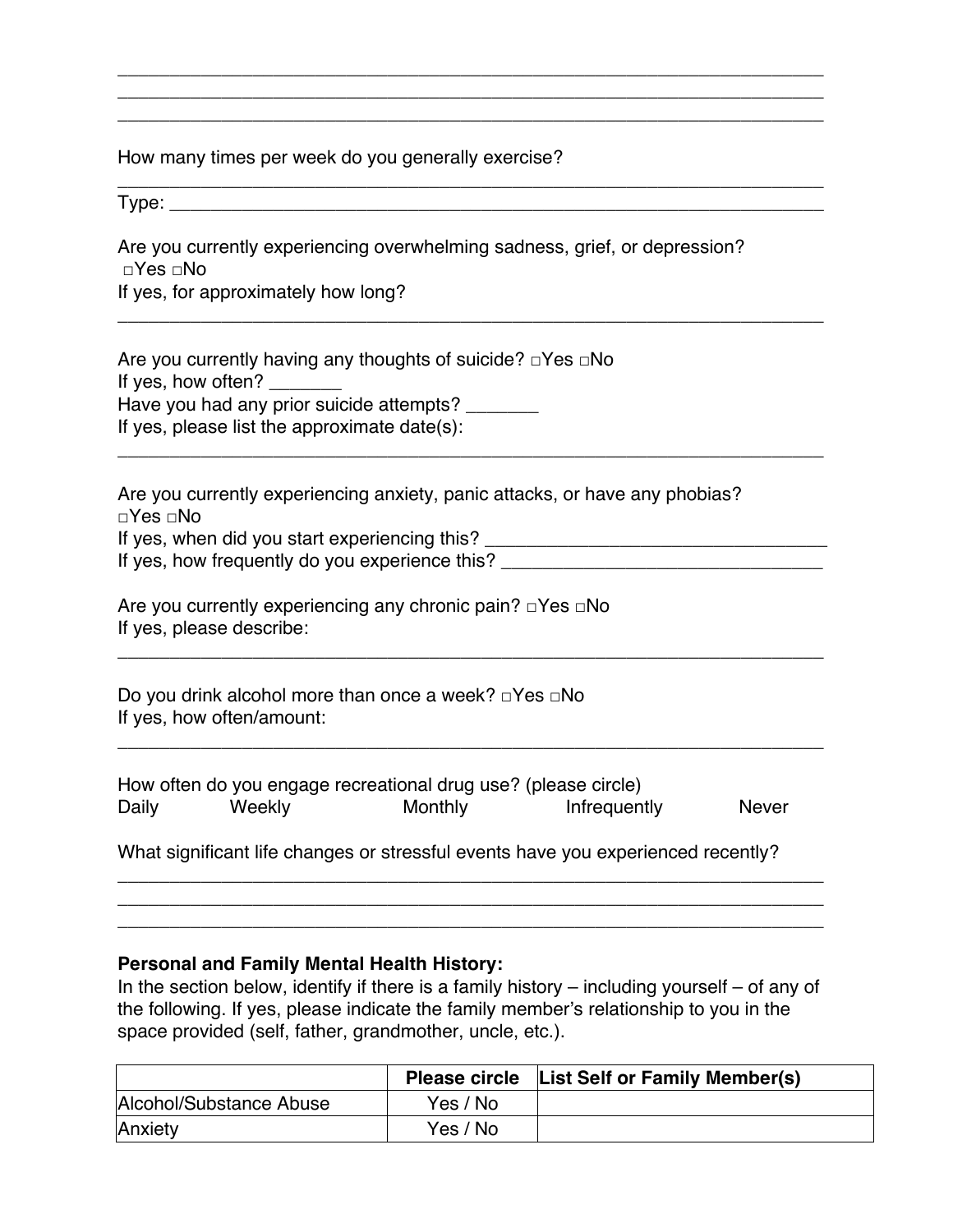| Depression                    | Yes / No |  |
|-------------------------------|----------|--|
| Domestic Violence             | Yes / No |  |
| <b>Eating Disorders</b>       | Yes / No |  |
| Obsessive Compulsive Behavior | Yes / No |  |
| Schizophrenia                 | Yes / No |  |
| Suicide Attempts              | Yes / No |  |
| Violent/Assaultive Behavior   | Yes / No |  |
| Other (Describe)              |          |  |
|                               |          |  |

### **History:**

Briefly describe or list significant events from your CHILDHOOD (e.g., relationship with parents, siblings, divorce, school/behavioral problems, moves, trauma):

\_\_\_\_\_\_\_\_\_\_\_\_\_\_\_\_\_\_\_\_\_\_\_\_\_\_\_\_\_\_\_\_\_\_\_\_\_\_\_\_\_\_\_\_\_\_\_\_\_\_\_\_\_\_\_\_\_\_\_\_\_\_\_\_\_\_\_\_ \_\_\_\_\_\_\_\_\_\_\_\_\_\_\_\_\_\_\_\_\_\_\_\_\_\_\_\_\_\_\_\_\_\_\_\_\_\_\_\_\_\_\_\_\_\_\_\_\_\_\_\_\_\_\_\_\_\_\_\_\_\_\_\_\_\_\_\_ \_\_\_\_\_\_\_\_\_\_\_\_\_\_\_\_\_\_\_\_\_\_\_\_\_\_\_\_\_\_\_\_\_\_\_\_\_\_\_\_\_\_\_\_\_\_\_\_\_\_\_\_\_\_\_\_\_\_\_\_\_\_\_\_\_\_\_\_

\_\_\_\_\_\_\_\_\_\_\_\_\_\_\_\_\_\_\_\_\_\_\_\_\_\_\_\_\_\_\_\_\_\_\_\_\_\_\_\_\_\_\_\_\_\_\_\_\_\_\_\_\_\_\_\_\_\_\_\_\_\_\_\_\_\_\_\_ \_\_\_\_\_\_\_\_\_\_\_\_\_\_\_\_\_\_\_\_\_\_\_\_\_\_\_\_\_\_\_\_\_\_\_\_\_\_\_\_\_\_\_\_\_\_\_\_\_\_\_\_\_\_\_\_\_\_\_\_\_\_\_\_\_\_\_\_ \_\_\_\_\_\_\_\_\_\_\_\_\_\_\_\_\_\_\_\_\_\_\_\_\_\_\_\_\_\_\_\_\_\_\_\_\_\_\_\_\_\_\_\_\_\_\_\_\_\_\_\_\_\_\_\_\_\_\_\_\_\_\_\_\_\_\_\_

\_\_\_\_\_\_\_\_\_\_\_\_\_\_\_\_\_\_\_\_\_\_\_\_\_\_\_\_\_\_\_\_\_\_\_\_\_\_\_\_\_\_\_\_\_\_\_\_\_\_\_\_\_\_\_\_\_\_\_\_\_\_\_\_\_\_\_\_ \_\_\_\_\_\_\_\_\_\_\_\_\_\_\_\_\_\_\_\_\_\_\_\_\_\_\_\_\_\_\_\_\_\_\_\_\_\_\_\_\_\_\_\_\_\_\_\_\_\_\_\_\_\_\_\_\_\_\_\_\_\_\_\_\_\_\_\_ \_\_\_\_\_\_\_\_\_\_\_\_\_\_\_\_\_\_\_\_\_\_\_\_\_\_\_\_\_\_\_\_\_\_\_\_\_\_\_\_\_\_\_\_\_\_\_\_\_\_\_\_\_\_\_\_\_\_\_\_\_\_\_\_\_\_\_\_

Briefly describe or list your SOCIAL SUPPORT (e.g., friendships, spiritual community):

Briefly describe or list your EDUCATION (e.g. highest grade/degree, academic performance/interests):

Are you involved in any current or pending CIVIL OR CRIMINAL LITIGATION/S, LAWSUIT/S OR DIVORCE OR CUSTODY DISPUTE/S? (if you answer Yes, please explain):

\_\_\_\_\_\_\_\_\_\_\_\_\_\_\_\_\_\_\_\_\_\_\_\_\_\_\_\_\_\_\_\_\_\_\_\_\_\_\_\_\_\_\_\_\_\_\_\_\_\_\_\_\_\_\_\_\_\_\_\_\_\_\_\_\_\_\_\_ \_\_\_\_\_\_\_\_\_\_\_\_\_\_\_\_\_\_\_\_\_\_\_\_\_\_\_\_\_\_\_\_\_\_\_\_\_\_\_\_\_\_\_\_\_\_\_\_\_\_\_\_\_\_\_\_\_\_\_\_\_\_\_\_\_\_\_\_ \_\_\_\_\_\_\_\_\_\_\_\_\_\_\_\_\_\_\_\_\_\_\_\_\_\_\_\_\_\_\_\_\_\_\_\_\_\_\_\_\_\_\_\_\_\_\_\_\_\_\_\_\_\_\_\_\_\_\_\_\_\_\_\_\_\_\_\_

\_\_\_\_\_\_\_\_\_\_\_\_\_\_\_\_\_\_\_\_\_\_\_\_\_\_\_\_\_\_\_\_\_\_\_\_\_\_\_\_\_\_\_\_\_\_\_\_\_\_\_\_\_\_\_\_\_\_\_\_\_\_\_\_\_\_\_\_

\_\_\_\_\_\_\_\_\_\_\_\_\_\_\_\_\_\_\_\_\_\_\_\_\_\_\_\_\_\_\_\_\_\_\_\_\_\_\_\_\_\_\_\_\_\_\_\_\_\_\_\_\_\_\_\_\_\_\_\_\_\_\_\_\_\_\_\_ \_\_\_\_\_\_\_\_\_\_\_\_\_\_\_\_\_\_\_\_\_\_\_\_\_\_\_\_\_\_\_\_\_\_\_\_\_\_\_\_\_\_\_\_\_\_\_\_\_\_\_\_\_\_\_\_\_\_\_\_\_\_\_\_\_\_\_\_

\_\_\_\_\_\_\_\_\_\_\_\_\_\_\_\_\_\_\_\_\_\_\_\_\_\_\_\_\_\_\_\_\_\_\_\_\_\_\_\_\_\_\_\_\_\_\_\_\_\_\_\_\_\_\_\_\_\_\_\_\_\_\_\_\_\_\_\_ \_\_\_\_\_\_\_\_\_\_\_\_\_\_\_\_\_\_\_\_\_\_\_\_\_\_\_\_\_\_\_\_\_\_\_\_\_\_\_\_\_\_\_\_\_\_\_\_\_\_\_\_\_\_\_\_\_\_\_\_\_\_\_\_\_\_\_\_

## **Additional Information:**

Do you currently have employment/source of income?  $\Box$  No  $\Box$  Yes Please describe:

Do you enjoy your work? Is there anything stressful about your current work?

What do you consider to be some of your strengths?